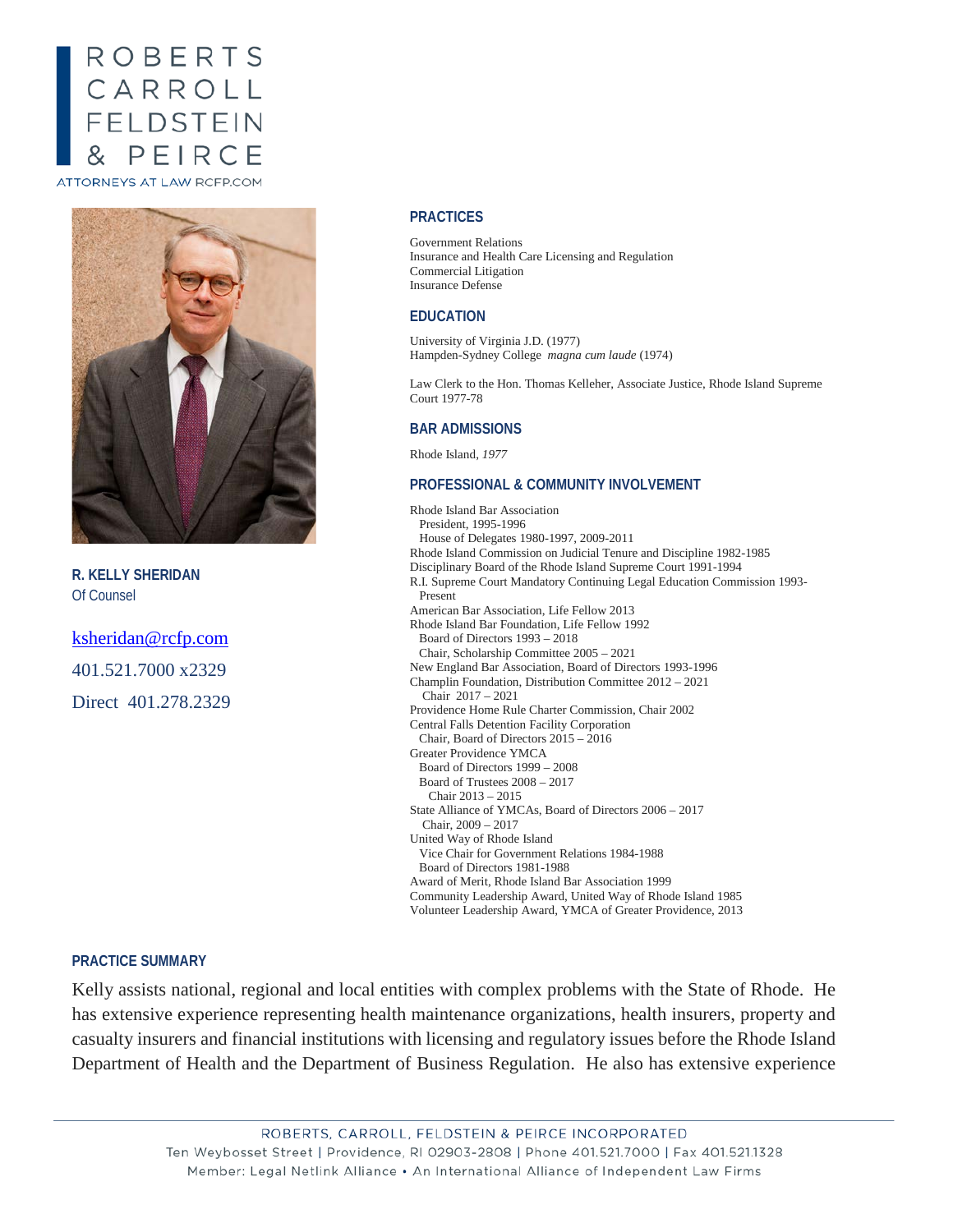with environmental permitting and enforcement before the Department of Environmental Management and the Coastal Resources Management Council.

Kelly has been a registered Rhode Island lobbyist for over 30 years for numerous Fortune 100 companies and other businesses, trade associations and non-profit organizations. Experience includes public advocacy at the Rhode Island General Assembly on a wide range of legislative issues, including personal and corporate income tax legislation, health care regulation, tort reform, insurance regulation and general business issues. He has extensive experience and expertise in leadership and committee advocacy on complex subjects as well as drafting legislation and amendments.

Kelly has extensive litigation experience with over three dozen jury trials in state and federal courts, including wide range of commercial disputes, the defense of professional liability claims and insurance coverage disputes. His appellate experience includes over two dozen arguments before the Rhode Island Supreme Court, many involving issues of first impression.

Kelly has also handled a significant volume of work in the public sector, including representation of the Rhode Island Board of Accountancy, the State of Rhode Island in commercial litigation and the Rhode Island Board of Bar Examiners in appellate litigation and related proceedings. He has represented numerous municipalities, Mayors and City Councils in a wide range of legal proceedings, including separation of powers disputes, labor and pension matters and constitutional challenges.

# **REPRESENTATIVE MATTERS**

- Prevailed in the Supreme Court of Rhode Island on behalf of the Providence City Council in a separation of powers dispute with the Mayor over the Council's right to ratify the City's collective bargaining agreements. *Providence City Council v. Cianci*, 650 A.2d 499 (R.I. 1994).
- Represented GTE REinsurance Company, Ltd. in regulatory and civil proceedings implementing the first commutation plan under Rhode Island's unique Voluntary Restructuring of Solvent Insurers Act, R.I.G.L. 1956, Title 27, Chapter 14.5. See In re: GTE Reinsurance Co. Ltd., C.A. No. PB 10-3777 (R.I. Super. April 25, 2011), available at 2011 WL 1618317 and from the [Court](https://www.courts.ri.gov/Courts/SuperiorCourt/DecisionsOrders/10-3777.pdf)  [website.](https://www.courts.ri.gov/Courts/SuperiorCourt/DecisionsOrders/10-3777.pdf)
- Served as the principal legislative advocate on behalf of the business community before the Rhode Island General Assembly leading to the enactment of a comprehensive restructuring of the Rhode Island personal income tax code in 2009.
- Drafted and secured enactment of legislation to secure tax incremental financing by municipalities following enactment of a statewide cap on property tax growth.
- Successfully defended the constitutionality of the charter of the first health maintenance organization in Rhode Island. *Soares v. RIGHA*, 581 A.2d 1030 (R.I. 1990).
- Represented a college newspaper on behalf of the ACLU in securing access to police brutality complaints in the first case under the Rhode Island Access to Public Records Act. *The Rake v. Gorodetsky*, 452 A.2d 1144 (R.I. 1982).

**ROBERTS** CARROLL **FELDSTEIN** PEIRCE